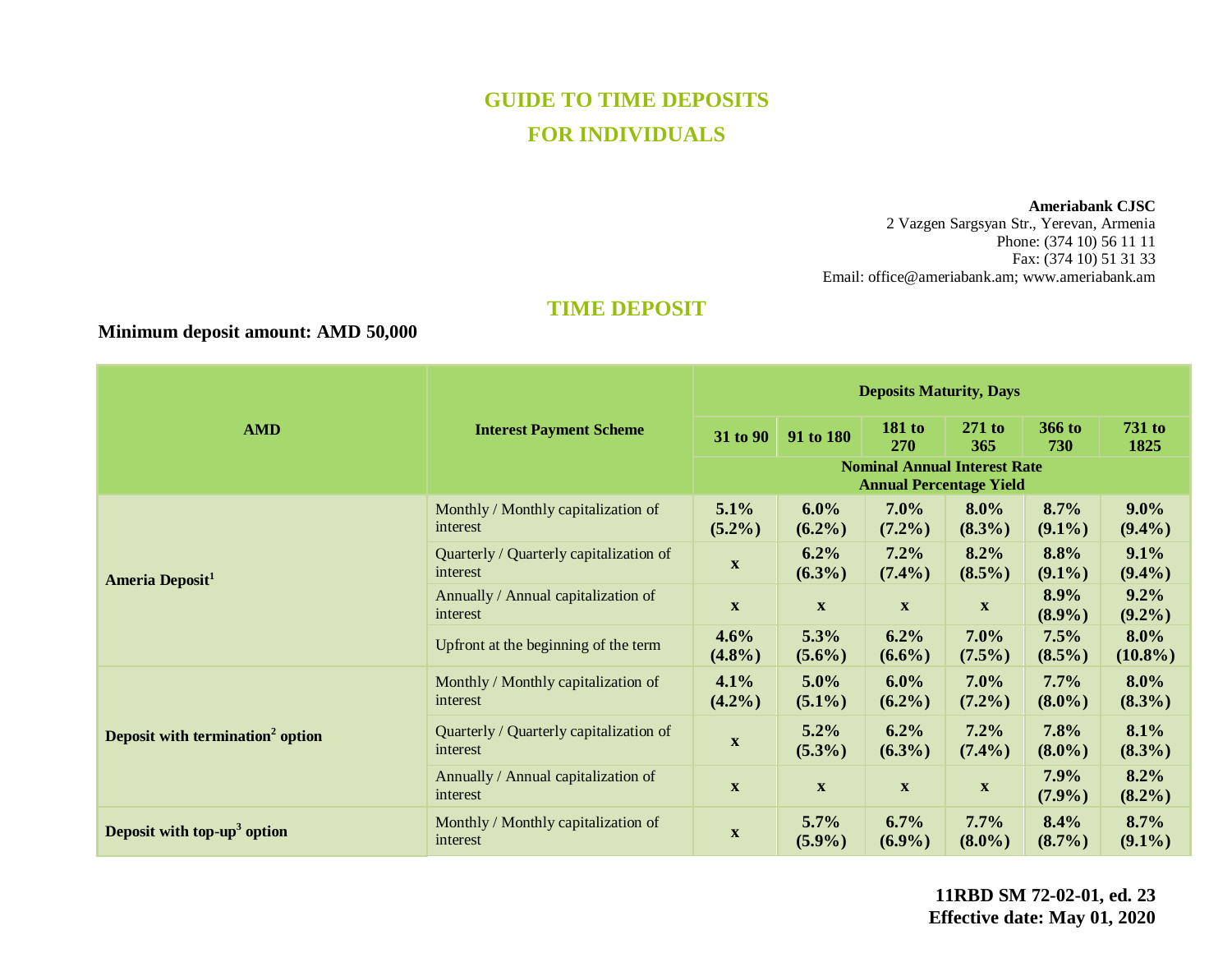|                                                                                                            | Quarterly / Quarterly capitalization of<br>interest | $\mathbf{X}$              | 5.9%<br>$(6.0\%)$         | 6.9%<br>$(7.1\%)$         | 7.9%<br>$(8.1\%)$         | 8.5%<br>(8.8%)    | 8.8%<br>$(9.1\%)$    |
|------------------------------------------------------------------------------------------------------------|-----------------------------------------------------|---------------------------|---------------------------|---------------------------|---------------------------|-------------------|----------------------|
|                                                                                                            | Annually / Annual capitalization of<br>interest     | $\mathbf{X}$              | $\mathbf{X}$              | $\boldsymbol{\mathrm{X}}$ | $\boldsymbol{\mathrm{X}}$ | 8.6%<br>$(8.6\%)$ | 8.9%<br>(8.9%)       |
|                                                                                                            | Monthly / Monthly capitalization of<br>interest     | $\boldsymbol{\mathrm{X}}$ | 5.7%<br>(5.9%)            | 6.7%<br>(6.9%)            | 7.7%<br>$(8.0\%)$         | 8.4%<br>$(8.7\%)$ | 8.7%<br>$(9.1\%)$    |
| Deposit with partial withdrawal <sup>4</sup> option                                                        | Quarterly / Quarterly capitalization of<br>interest | $\mathbf{X}$              | 5.9%<br>$(6.0\%)$         | 6.9%<br>$(7.1\%)$         | 7.9%<br>$(8.1\%)$         | 8.5%<br>$(8.8\%)$ | 8.8%<br>$(9.1\%)$    |
|                                                                                                            | Annually / Annual capitalization of<br>interest     | $\mathbf X$               | $\mathbf X$               | $\mathbf X$               | $\boldsymbol{\mathrm{X}}$ | 8.6%<br>$(8.6\%)$ | 8.9%<br>(8.9%)       |
| Deposit with top- $up3$ and termination <sup>2</sup> options                                               | Monthly / Monthly capitalization of<br>interest     | $\mathbf{X}$              | 4.7%<br>(4.8%)            | 5.7%<br>(5.9%)            | 6.7%<br>$(6.9\%)$         | 7.4%<br>$(7.7\%)$ | 7.7%<br>$(8.0\%)$    |
|                                                                                                            | Quarterly / Quarterly capitalization of<br>interest | $\boldsymbol{\mathrm{X}}$ | 4.9%<br>$(5.0\%)$         | 5.9%<br>$(6.0\%)$         | 6.9%<br>$(7.1\%)$         | 7.5%<br>$(7.7\%)$ | 7.8%<br>$(8.0\%)$    |
|                                                                                                            | Annually / Annual capitalization of<br>interest     | $\mathbf{X}$              | $\mathbf X$               | $\boldsymbol{\mathrm{X}}$ | $\boldsymbol{\mathrm{X}}$ | 7.6%<br>$(7.6\%)$ | 7.9%<br>(7.9%)       |
| Deposit with partial withdrawal <sup>4</sup> and<br>termination <sup>2</sup> options                       | Monthly / Monthly capitalization of<br>interest     | $\boldsymbol{\mathrm{X}}$ | 4.7%<br>(4.8%)            | 5.7%<br>(5.9%)            | 6.7%<br>$(6.9\%)$         | 7.4%<br>(7.7%)    | 7.7%<br>$(8.0\%)$    |
|                                                                                                            | Quarterly / Quarterly capitalization of<br>interest | $\mathbf{X}$              | 4.9%<br>$(5.0\%)$         | 5.9%<br>$(6.0\%)$         | 6.9%<br>$(7.1\%)$         | 7.5%<br>$(7.7\%)$ | 7.8%<br>$(8.0\%)$    |
|                                                                                                            | Annually / Annual capitalization of<br>interest     | $\boldsymbol{\mathrm{X}}$ | $\mathbf{X}$              | $\boldsymbol{\mathrm{X}}$ | $\boldsymbol{\mathrm{X}}$ | 7.6%<br>$(7.6\%)$ | 7.9%<br>$(7.9\%)$    |
| Deposit with top-up <sup>3</sup> and partial withdrawal <sup>4</sup><br>options                            | Monthly / Monthly capitalization of<br>interest     | $\mathbf X$               | 5.4%<br>$(5.5\%)$         | 6.4%<br>$(6.6\%)$         | 7.4%<br>$(7.7\%)$         | 8.1%<br>$(8.4\%)$ | 8.4%<br>$(8.7\%)$    |
|                                                                                                            | Quarterly / Quarterly capitalization of<br>interest | $\mathbf{X}$              | 5.6%<br>$(5.7\%)$         | 6.6%<br>$(6.8\%)$         | 7.6%<br>$(7.8\%)$         | 8.2%<br>$(8.5\%)$ | 8.5%<br>(8.8%)       |
|                                                                                                            | Annually / Annual capitalization of<br>interest     | $\mathbf{X}$              | $\mathbf X$               | $\mathbf X$               | $\boldsymbol{\mathrm{X}}$ | 8.3%<br>$(8.3\%)$ | 8.6%<br>$(8.6\%)$    |
| Deposit with top-up <sup>3</sup> , partial withdrawal <sup>4</sup> and<br>termination <sup>2</sup> options | Monthly / Monthly capitalization of<br>interest     | $\mathbf X$               | 4.4%<br>$(4.5\%)$         | 5.4%<br>$(5.5\%)$         | 6.4%<br>$(6.6\%)$         | 7.1%<br>$(7.3\%)$ | 7.4%<br>(7.7%)       |
|                                                                                                            | Quarterly / Quarterly capitalization of<br>interest | $\boldsymbol{\mathrm{X}}$ | 4.6%<br>$(4.7\%)$         | 5.6%<br>$(5.7\%)$         | 6.6%<br>$(6.8\%)$         | 7.2%<br>$(7.4\%)$ | 7.5%<br>(7.7%)       |
|                                                                                                            | Annually / Annual capitalization of<br>interest     | $\boldsymbol{\mathrm{X}}$ | $\boldsymbol{\mathrm{X}}$ | $\boldsymbol{\mathrm{X}}$ | $\boldsymbol{\mathrm{X}}$ | 7.3%<br>$(7.3\%)$ | 7.6%<br>$(7.6\%)$    |
| Deposit with accumulation option <sup>5</sup>                                                              | Monthly / Monthly capitalization of<br>interest     | $\mathbf{X}$              | $\boldsymbol{\mathrm{X}}$ | $\boldsymbol{\mathrm{X}}$ | $\mathbf{X}$              | 8.7%<br>$(9.1\%)$ | $9.0\%$<br>$(9.4\%)$ |

**11RBD SM 72-02-01, ed. 23 Effective date: May 01, 2020**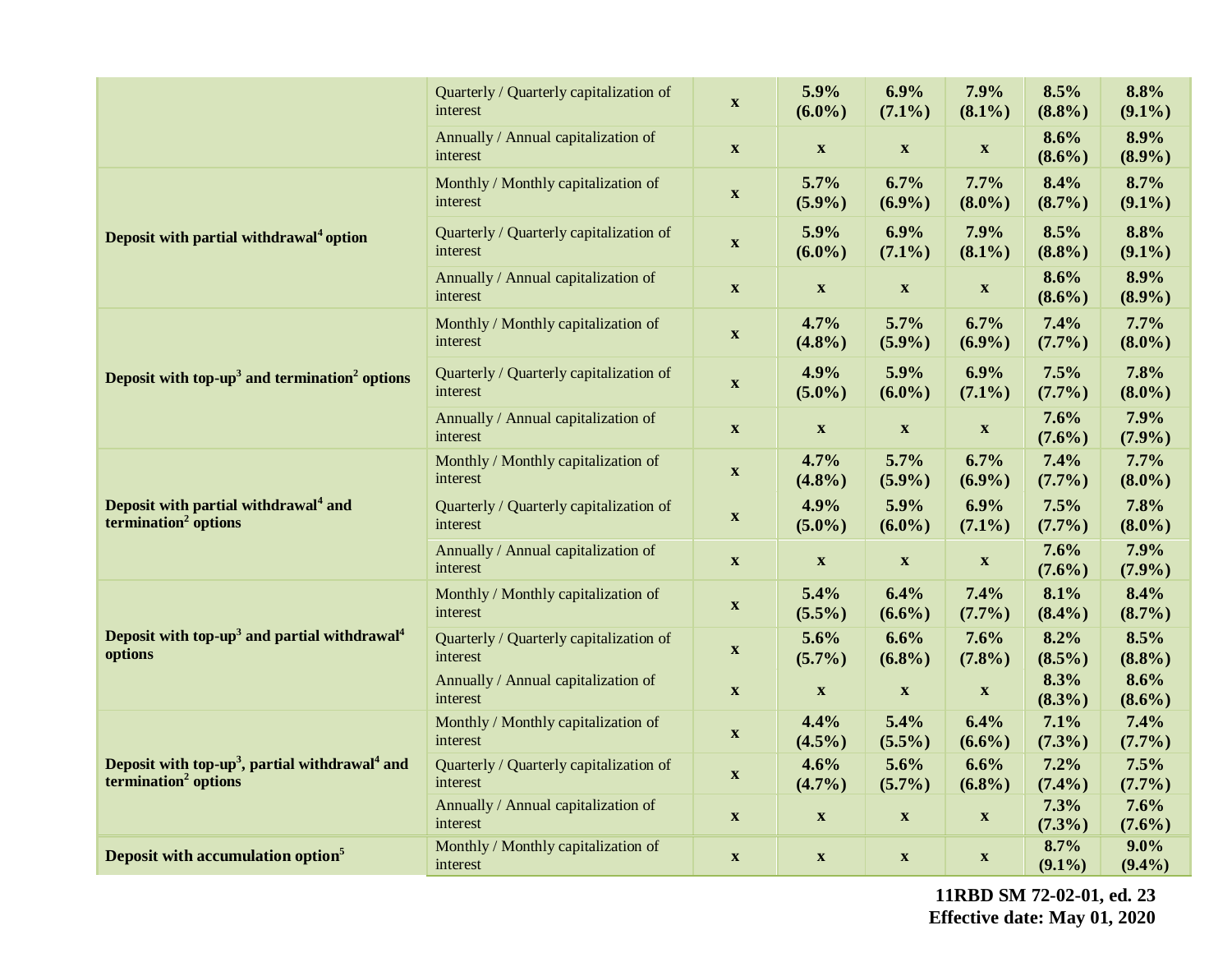| Monthly / Monthly capitalization of<br>interest   |              | T                         | $x^2$<br>$\mathbf{A}$ | T<br>$\mathbf{A}$     | 8.8%<br>$(9.1\%)$ | 9.1%<br>$(9.4\%)$    |
|---------------------------------------------------|--------------|---------------------------|-----------------------|-----------------------|-------------------|----------------------|
| Annually/<br>Annual capitalization of<br>interest | $\mathbf{z}$ | $\mathbf{w}$<br>$\Lambda$ | T<br>$\Lambda$        | $-27$<br>$\mathbf{A}$ | 8.9%<br>(8.9%)    | $9.2\%$<br>$(9.2\%)$ |

#### **ATTENTION!**

THE AMOUNTS AVAILABLE ON YOUR ACCOUNT ARE SUBJECT TO NOMINAL INTEREST RATE. THE ANNUAL PERCENTAGE YIELD SHOWS THE INCOME YOU CAN EARN IF YOU MAKE THE MANDATORY DEPOSIT PAYMENTS AND RECEIVE THE ACCRUED INTEREST IN THE SELECTED FREQUENCY.

ANNUAL PERCENTAGE YIELD IS CALCULATED BY THE FOLLOWING FORMULA:

$$
A = \sum_{n=1}^{N} \frac{K_n}{\frac{D_n}{(1+i)^{\frac{D_n}{365}}}}
$$

Where

**i is the narrowly defined effective rate (NDER)** 

**Kn** are n number of cash flows from the Bank's perspective

**N** are the cash flows related to the particular financial instrument

**A** initial amount attracted or provided

D<sub>n</sub> is the period of receiving the n<sup>th</sup> cash flows expressed in the days elapsed from the day of the first flow (the first flow is the day of attracting or issuing the amounts)

**<sup>1</sup>AMERIA DEPOSIT** is a standard deposit where the depositors (or third party) may not add to or withdraw amounts from the deposit account or convert the deposited amount into another currency.

<sup>2</sup>If the depositor terminates the deposit agreement before the due date, the Bank shall recalculate the accrued interest at the rate applicable to the deposit for the actual number of days elapsed as of the termination date.

If the deposit is requested back within a 30-day period after the start date, the interest is recalculated at an annual rate of 0.1%. This being the case, the option "payment of interest upfront at the beginning of the term" is not applicable.

<sup>3</sup>The client may top-up the deposited amount throughout the deposit term except the last 3 months. Maximum allowed increase is 30% of deposit principal. Funds may be deposited in the name of the depositor by third parties provided that such third parties specify the required details of the deposit account.

This being the case, the option "payment of interest upfront at the beginning of the term" is not applicable.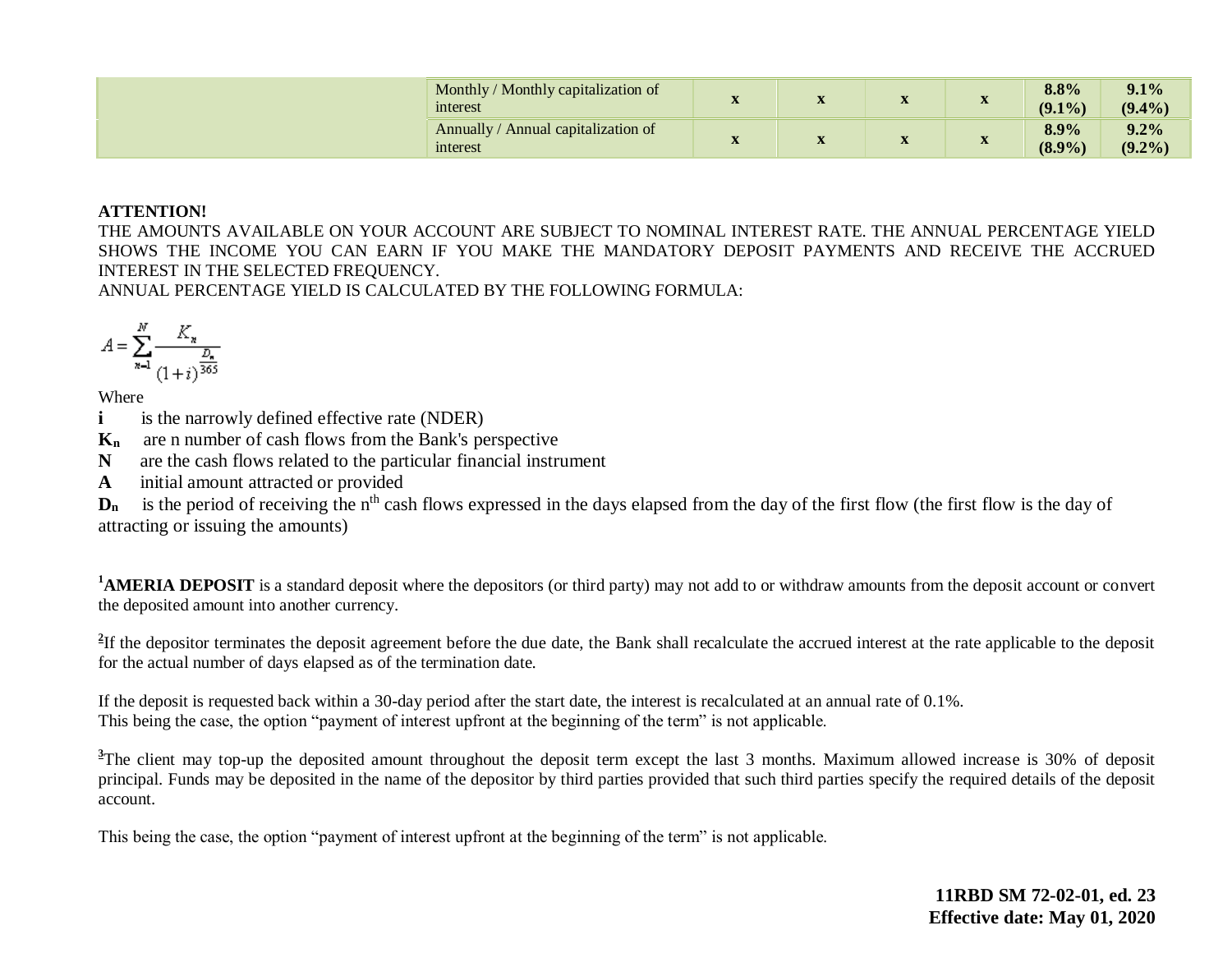<sup>4</sup>The client may withdraw part of the deposited amount throughout the deposit term except the first 3 months. Maximum allowed withdrawal is 30% of deposit principal. The interest accrued to withdrawn amount shall not be recalculated.

<sup>5</sup>The client may increase the deposited amount by no more than AMD 10 M irrespective of the initial amount of the deposit at the time of executing the agreement. Top-up, partial withdrawal and termination options do not apply to the deposit with accumulation option. Each client may have only one effective deposit with accumulation option.

When the deposited amount is reduced, the Bank provides an account statement to the depositor who should acknowledge its receipt by their signature. Such signed receipt shall be the proof of actual decrease of the deposited amount.

This being the case, the option "payment of interest upfront at the beginning of the term" is not applicable.

### **Terms and conditions for deposits over AMD 2 billion or foreign currency equivalent shall be subject to the internal regulations of the Bank.**

## **Additional Benefits**

The Bank may, at its own discretion, provide to the depositor **a loan, card (debit or credit) with revolving or non-revolving line of credit** on the following terms**:** 

| <b>Currency</b>             | <b>Interest Rate</b>                                 | Credit limit/Deposit principal (LTV) Ratio |  |  |  |
|-----------------------------|------------------------------------------------------|--------------------------------------------|--|--|--|
| Same as deposit currency    | Deposit rate $+4\%$                                  | Up to $90\%$                               |  |  |  |
| Other than deposit currency | The rate specified in Retail Lending<br><b>Terms</b> | Up to $70\%$                               |  |  |  |

Any overdue liabilities on the credit card shall be charged to the deposit principal without prior notice.

## **Terms and Conditions**

 $\overline{a}$ 

- 1. The payment of deposit to the Bank is documented by a written instrument, i.e. bank deposit agreement.
- 2. For clients making a time deposit the Bank opens an account in AMD. If the deposit is in foreign currency, the Bank opens an account in the deposit currency as well. In the latter case no account opening fee is charged.
- 3. Account statements are subject to the following terms.

| $\vert$ Fee for provision of account statement                         |      |
|------------------------------------------------------------------------|------|
| Provision of account statements, copies of account statements or other | Free |

<sup>&</sup>lt;sup>1</sup> The deposit amount used for calculation of the ratio does not include the interest paid at the beginning of the term.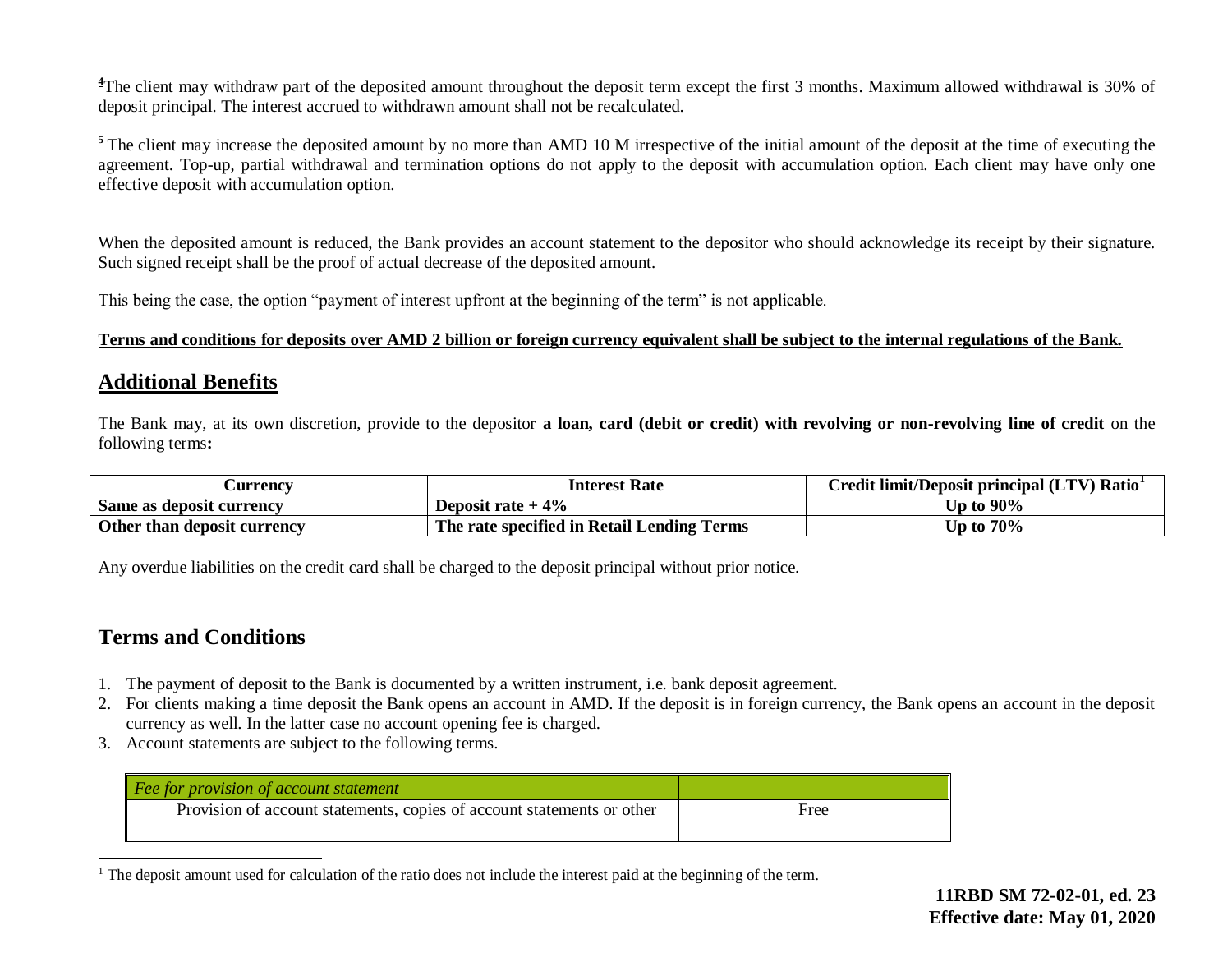| documents kept in electronic form, backdated up to 1 year                                                           |                                                   |
|---------------------------------------------------------------------------------------------------------------------|---------------------------------------------------|
| Provision of account statements or copies of account statements                                                     | AMD 5,000                                         |
| backdated more than 1 year or other documents kept in electronic form <sup>2</sup>                                  | per annual statement per account,<br>VAT included |
| Provision of copies of documents kept in paper form or copies of<br>electronic documents backdated more than 1 year | AMD 5,000<br>per document, VAT included           |

4. The Bank calculates interest based on 365 days per year.

 $\overline{a}$ 

- 5. Interest is accrued for the calendar days within the period starting on the day the Deposit amount is accepted by the Bank until the day preceding the day when the amount is returned to the depositor or is withdrawn from the depositor's account for another reason.
- 6. Interest is taxable at 10% or 5% pursuant to the tax legislation of Republic of Armenia or Nagorno Karabakh Republic, respectively.
- 7. Interest may be paid by one of the following schemes as defined in the deposit agreement:
	- 7.1. **Monthly:** interest is credited to the depositor's bank account on monthly basis from the deposit start date. Before payment of interest the Bank withholds the income tax.
	- 7.2. **Monthly capitalization of interest**: net interest (after tax) is accrued to the deposit principal every month to the start date of the deposit or on the first banking day after that. Interest for each subsequent period is accrued to the sum of the previous month's interest and the principal. The maturity of deposits with compound interest rates should be at least 60 days.
	- 7.3. **Quarterly payment**: interest is credited to the depositor's bank account on quarterly basis on the last day of the quarter. Before payment of interest the Bank withholds the income tax.
	- 7.4. **Quarterly capitalization of interest**: net interest (after tax) is accrued to the deposit principal every quarter to the start date of the deposit or on the first banking day after that. Interest for each subsequent period is accrued to the sum of the previous quarters' interest and the principal.
	- 7.5. **Annual payment:** interest is credited to the depositor's account on annual basis on the last day of the year. Before payment of interest the Bank withholds the income tax.
	- 7.6. **Annual capitalization of interest**: net interest (after tax) is accrued to the deposit principal every year to the start date of the deposit or on the first banking day after that. Interest for each subsequent period is accrued to the sum of the previous years' interest and the principal.
	- 7.7. **Payment of interest upfront at the beginning of the term:** interest is accrued to the deposit principal upfront on the start day of the deposit. Before payment of interest the Bank withholds the income tax.
- 8. The Bank shall not, at its own initiative and discretion, decrease the interest rate defined by deposit agreement.
- 9. The deposit agreement may be extended in cases and in the manner provided for by the agreement and terms and conditions of deposits for individuals.
- 10. The Bank shall repay the deposit, whether fully or partially, forthwith upon request of the depositor. Subject to these terms, if the deposit is requested back before the due date, the Bank shall recalculate and repay the amount based on the depositor's withdrawal application. This being the case, the Bank shall pay interest at a 0.1% annual interest rate instead of the rate defined by the deposit agreement. If the interest chargeable back after

<sup>&</sup>lt;sup>2</sup> Account statements, their copies and other materials (including references, documents, their copies) backdated more than 3 years are provided on contractual terms.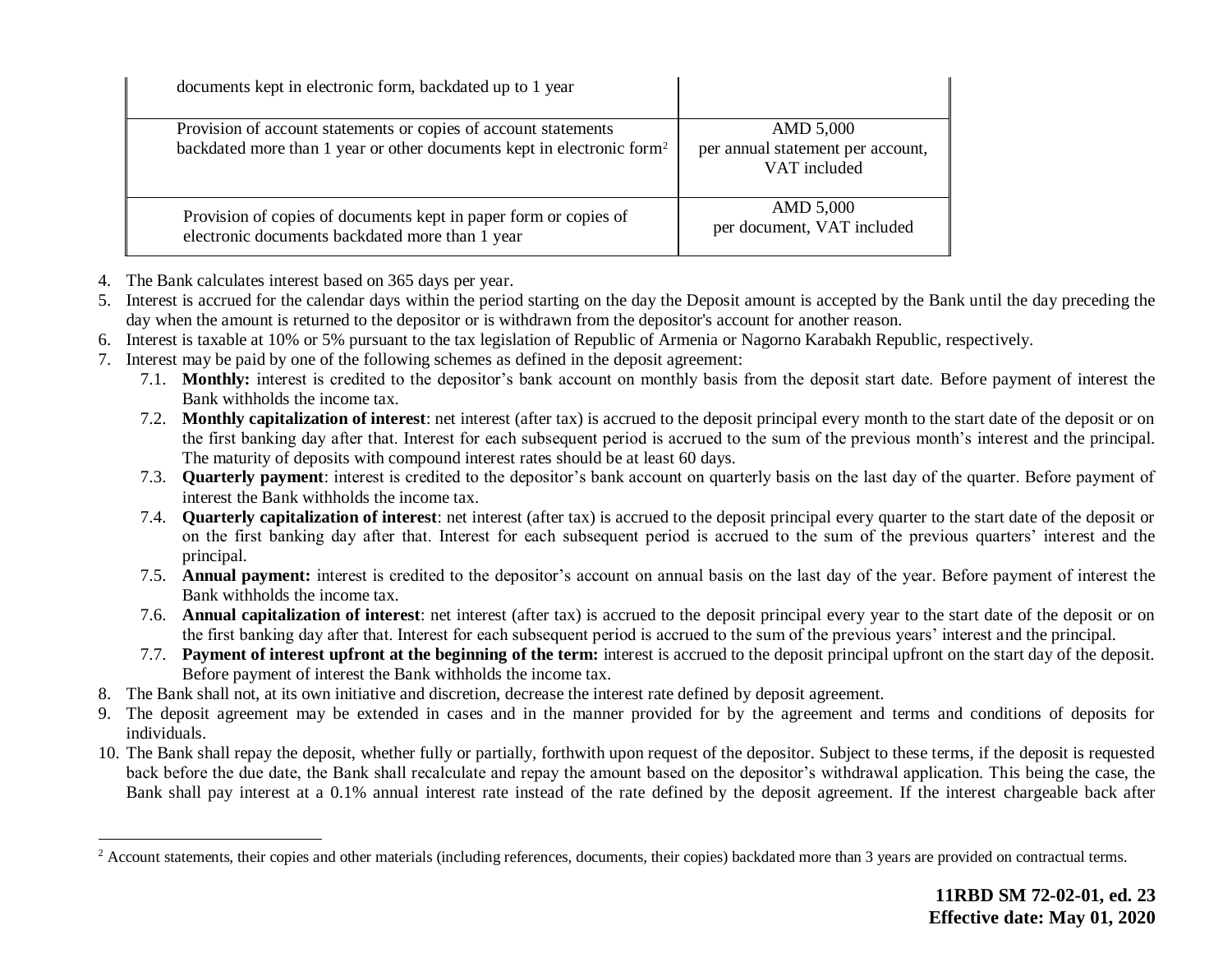recalculation has already been paid to the client, the difference between such interest and interest at 0.1% annual interest rate is charged to the deposit. This clause is applicable unless otherwise defined by the deposit terms and/or deposit agreement.

- 11. If the depositor does not request to return the deposit amount upon expiry of the agreement, then based on the option selected by the depositor in the agreement either (i) the agreement is prolonged in the manner defined therein and subject to the interest rates effective in the Bank at that time, or (ii) the deposit is transferred to the depositor's bank account to be serviced in accordance with the then applicable current bank account rates and fees.
- 12. In case of the depositor's decease, accrual of interest will continue until expiry of deposit agreement, after which the Bank transfers the deposit and accrued interest to the depositor's account. In this case, these amounts shall be transferred to the heirs of the depositor upon submission of properly perfected and executed documents on property rights, evidencing the fact of inheritance.
- 13. Repayment of deposits is guaranteed by the Deposit Guarantee Fund in accordance with the Law of the Republic of Armenia "On Guarantee of Remuneration of Bank Deposits of Physical Entities". The Law defines the following terms of deposit guarantee:
	- For deposits in AMD only, the guarantee coverage is AMD 10.0 million.
	- For deposits in foreign currency only, the guarantee coverage is AMD 5.0 million.
	- For deposits both in AMD and foreign currency where the AMD-denominated deposit exceeds AMD 5.0 million, the guarantee coverage is up to AMD 10.0 million for AMD-denominated amount only.
	- For deposits both in AMD and foreign currency where the AMD-denominated deposit amount is less than AMD 5.0 million, the guarantee coverage is 100% for AMD deposit + difference between AMD 5.0 million and reimbursed amount in AMD for foreign currency deposit.
- 14. Disagreements and disputes arising out of or in connection with deposit agreement shall be settled through negotiations between the parties. If the parties fail to reach agreement, the settlement shall be reached in the order defined under the legislation of the Republic of Armenia.

Disagreements and disputes arising out of a property claim of which the value is within AMD 10,000,000 or foreign currency equivalent may be settled through the Financial System Mediator.

Ameriabank has waived its right to dispute the decisions of the Financial System Mediator subject to the following conditions:

- The Bank is entitled to terminate the waiver agreement at any time.
- The agreement is effective for one year.
- The Bank has waived its right to dispute the decisions of the Financial System Mediator only if the property claim does not exceed AMD 250,000 and the amount of transaction does not exceed AMD 500,000.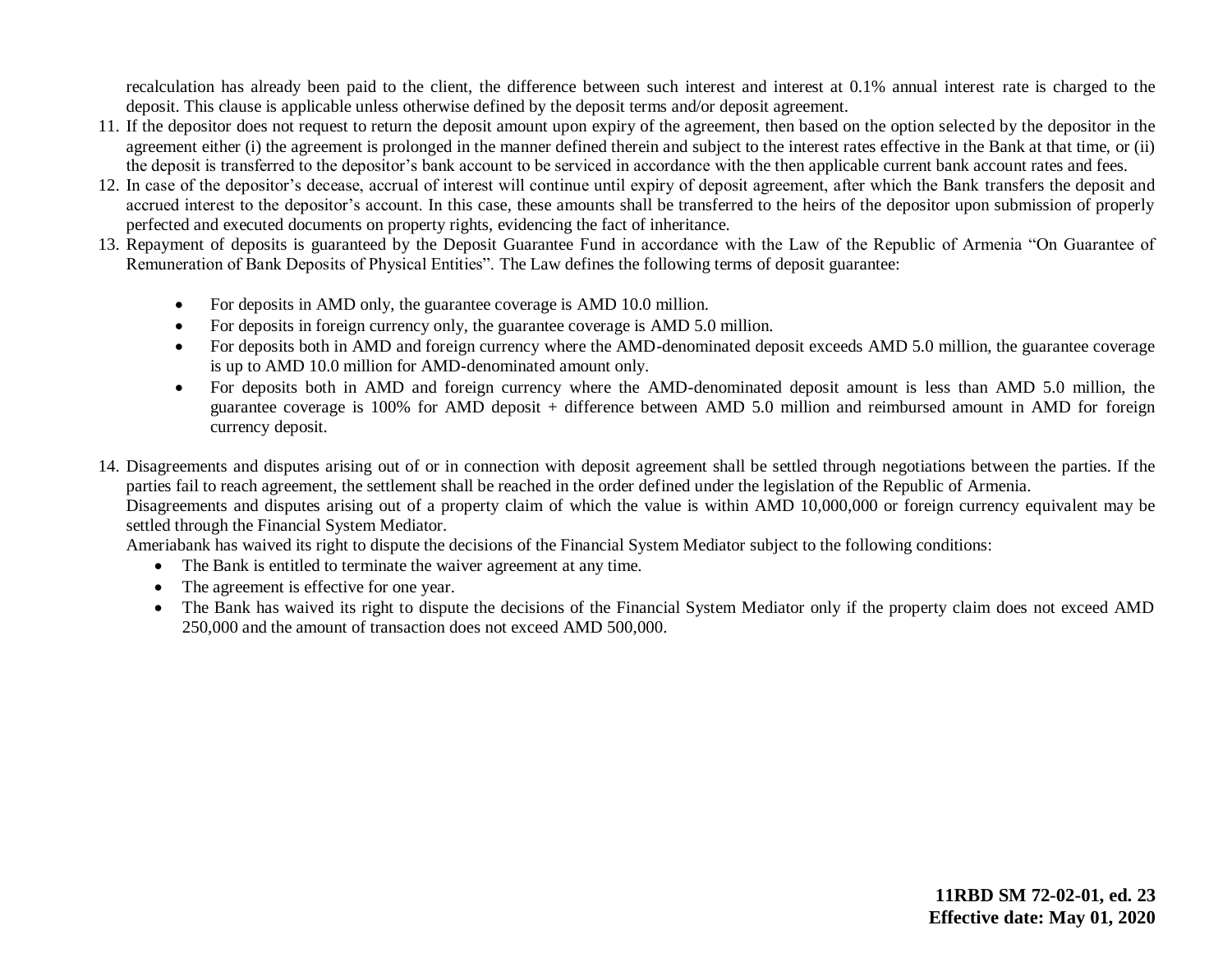### **Examples**

1. The depositor wishes to make an Ameria Deposit in Armenian drams for a term of 366 days with interest to be paid upfront at the beginning of the term.

Deposit amount: 100,000 AMD Deposit start date: June 1, 2018 Maturity: June 2, 2019 Annual simple interest rate: **7.5%** Interest payment date: June 1, 2018 (the deposit will be effective for 366 days, start date is included while the repayment date is left out) **Interest to be paid** = 100,000\***7.5%/**100/365\*366 = 7,520.54 AMD **Net interest to be paid (less 10% income tax)** = 7,520.54 - 7,520.54 \*10/100=6,768.49 AMD

2. The depositor wishes to make an Ameria Deposit in US dollars for a term of 271 days with termination and top-up options. Preferred interest payment scheme is quarterly payment.

Deposit amount: 10,000 USD Deposit start date: June 1, 2018 Maturity: February 27, 2019 Annual simple interest rate: **2.6%** First interest payment date: September 1, 2018 (the deposit has been effective for 92 days, start date is included) **Interest to be paid** = 10,000\* 2.6/100/365\*92= 65.53 USD **Net interest to be paid (less 10% income tax)** = 65.53-65.53\*10/100= 58.98 USD Second interest payment date: December 1, 2018 (the deposit has been effective for 91 days) **Interest to be paid** =  $10,000*2.6\%/100/365*91 = 64.82$  USD **Net interest to be paid (less 10% income tax)** = 64.82-64.82\*10/100 = 58.33 USD Third interest payment date: February 27, 2019 (the deposit has been effective for 88 days, the last day of the term is left out) **Interest to be paid** =  $10,000*2.6\%/100/365*88 = 62.68$  USD **Net interest to be paid (less 10% income tax)** = 62.68-62.68\*10/100 = 56.41 USD

3. The depositor has made an Ameria Deposit in US dollars for a term of 271 days with termination and top-up options. The interest payment scheme is quarterly payment. After 91 days the depositor decided to terminate the deposit:

Deposit amount: 10,000 USD Deposit start date: June 1, 2018 Termination date: August 31, 2018 Recalculation rate at the time of termination: **1%** (the rate defined for Ameria Deposits with termination and top-up options and maturity of 91 days) Interest payment date: August 31, 2018 (the deposit has been effective for 91 days, start date is included, repayment date is left out) **Interest to be paid** = 10,000\***1%**/100/365\*91 = 24.93 USD **Net interest to be paid (less 10% income tax)** = 24.93-24.93\*10/100=22.43 USD

> **11RBD SM 72-02-01, ed. 23 Effective date: May 01, 2020**